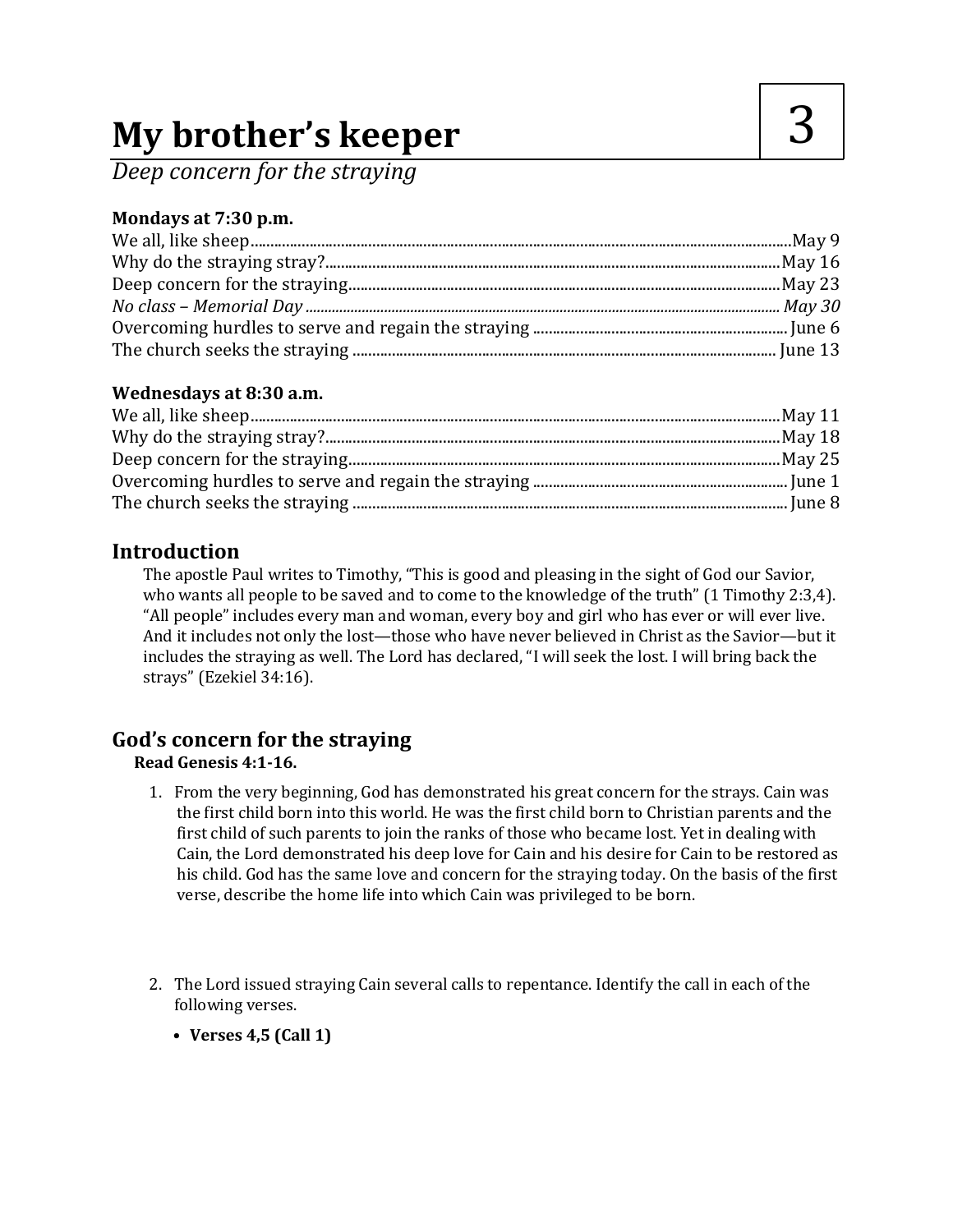- **• Verse 6 (Call 2)**
- **• Verse 7a (Call 3)**
- **• Verse 7b (Call 4)**
- **• Verse 9 (Call 5)**
- **• Verses 11,12 (Call 6)**
- **• Verse 15 (Call 7)**
- 3. Summarize God's dealings with the straying one, Cain.
- 4. The first child born into this world and born again into God's family became inactive and delinquent. No mention is ever made of Cain repenting. Yet, until the day Cain died, God demonstrated his mercy and his desire for Cain to be saved. When God came into our world in the flesh, he continued to demonstrate his love for the straying. Recall how Jesus dealt with . . .
	- **• Peter.**
	- **• Thomas.**
	- **• Judas.**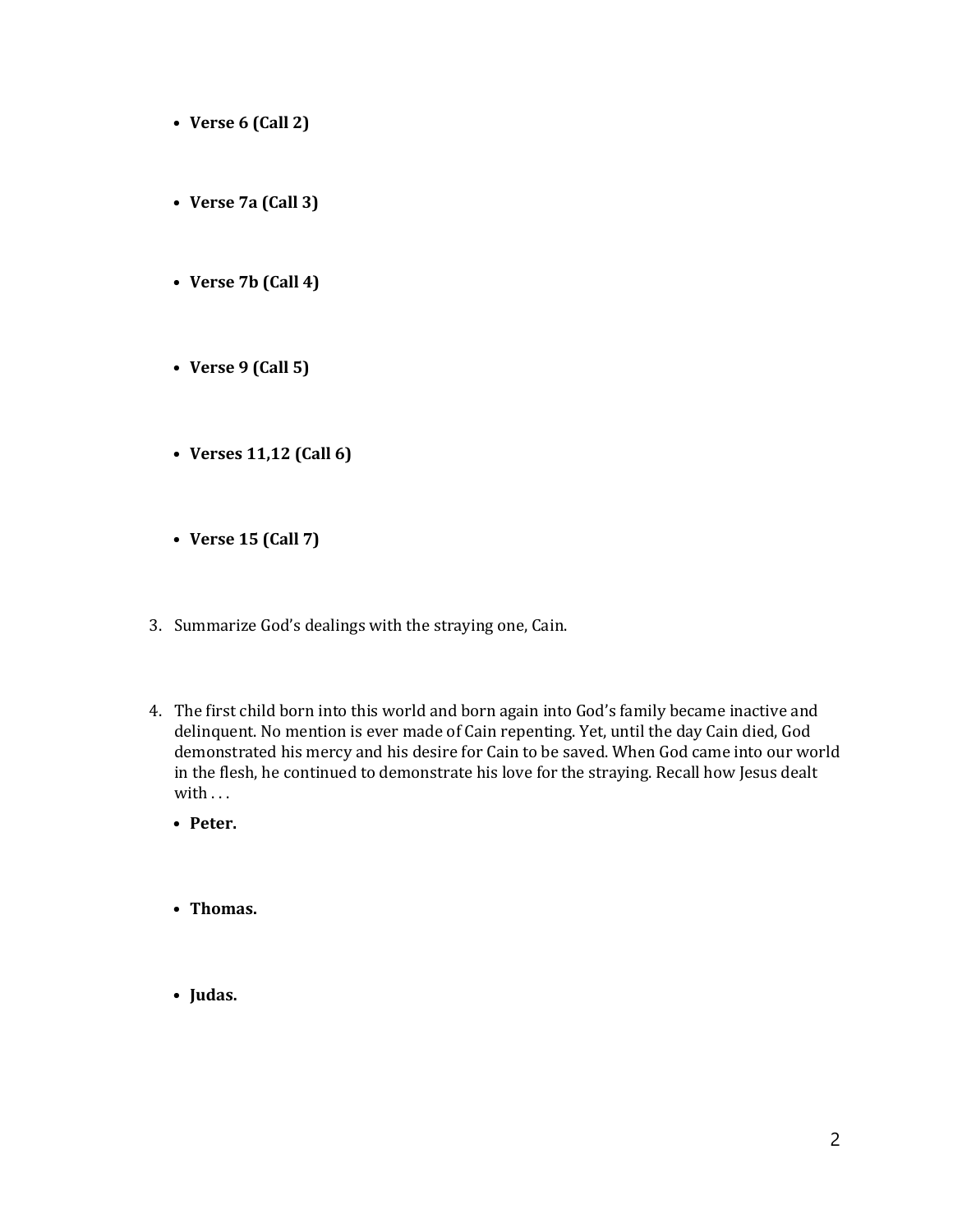### **God's concern is our concern**

Because our loving God is deeply concerned about the soul of every person and because he has a deep desire that the straying not be lost but come back to him and live, he has commanded the church to regain the straying. His concern for the inactive and straying member is to be our concern also. Through the apostle Paul, God instructs, "If a person is caught in some trespass, you who are spiritual should restore such a person in a spirit of humility, carefully watching yourself so that you are not also tempted. Bear one another's burdens, and in this way fulfill the law of Christ" (Galatians 6:1,2). The Lord Jesus said, "If your brother sins against you, go and show him his sin just between the two of you. If he listens to you, you have regained your brother" (Matthew 18:15). Jesus' words in Matthew chapter 18 were preceded by his parable of the lost sheep. This parable is also recorded in Luke together with the parable of the lost coin and the parable of the lost son. Together, these parables reveal God's heart for the straying and inactive members. These parables also teach us about the concern for the straying that God wants us to have.

#### **Read Luke 15:3-7.**

5. How does the Lord feel about one single sheep—a sheep that is just one of many, many sheep—that happens to go astray?

Why didn't the shepherd simply let the lost sheep stray around in the open country for a while until the sheep finally strayed back to him?

Comment on the effort and persistence with which the shepherd sought the lost sheep.

#### **Read Luke 15:8-10.**

- 6. As the woman swept her house, what did she apparently sweep out? What was she careful not to sweep out?
- 7. Our sinful nature may tell us that in dealing with the inactive and straying members in our own church it would be a lot easier to simply sweep them out and off the membership list. What does the parable of the lost coin teach us?

#### **Read Luke 15:11-32.**

8. How did the father feel toward his son after the son turned his back on the father and strayed from home?